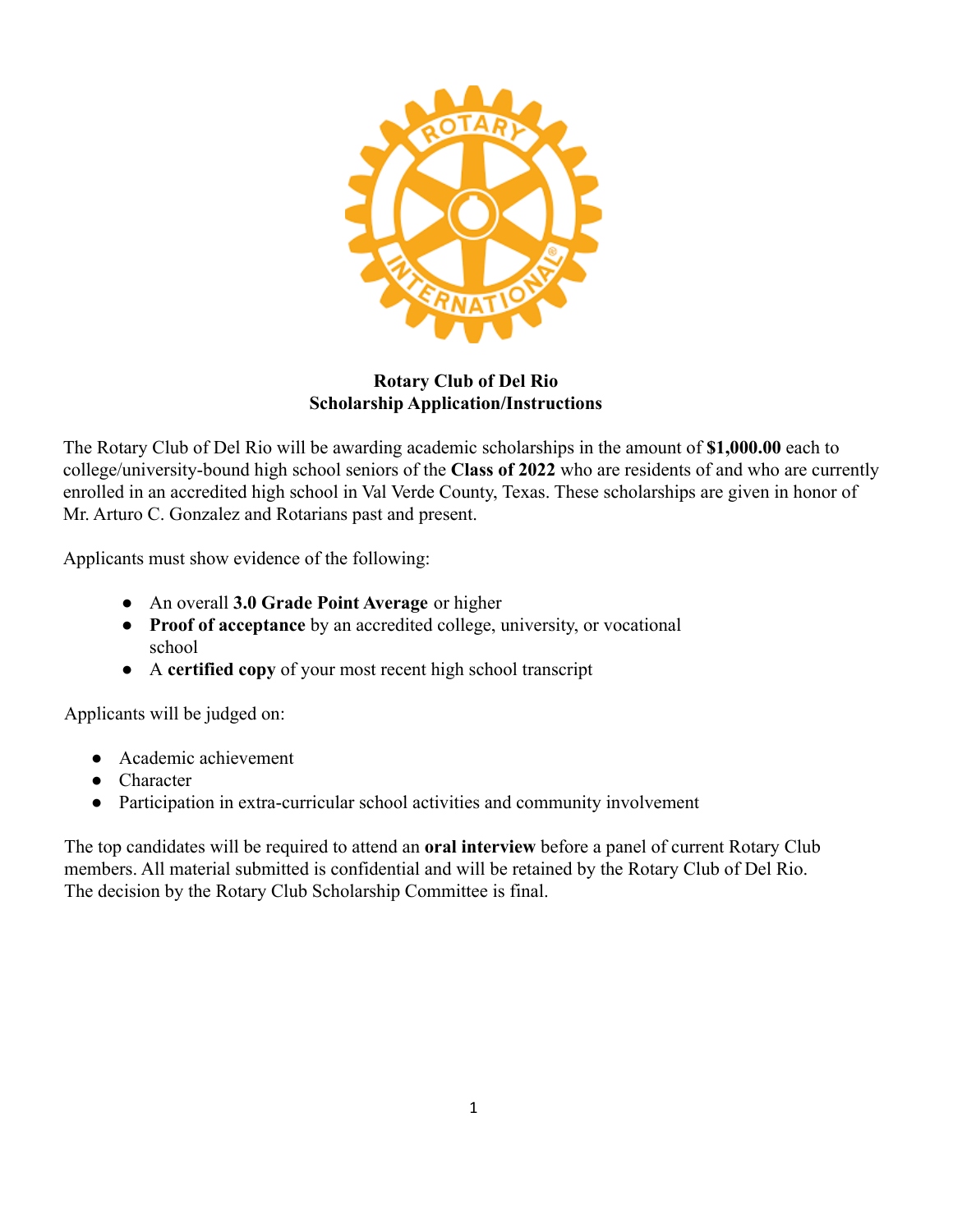All applications must be received by or postmarked on the day of **April 30, 2022** to be considered by the Scholarship Committee. All applications **must** include this application, current transcript, and proof of acceptance to an accredited college, university, or vocational school. Incomplete applications will not be considered; no exceptions. Completed application can be mailed to:

> **Rotary Club of Del Rio Attn: Scholarship Committee P.O. Box 421817 Del Rio, TX 78842-1817**

(Applications may be accessed at [www.delriorotary.com](http://www.delriorotary.com) or obtained from your school counselor)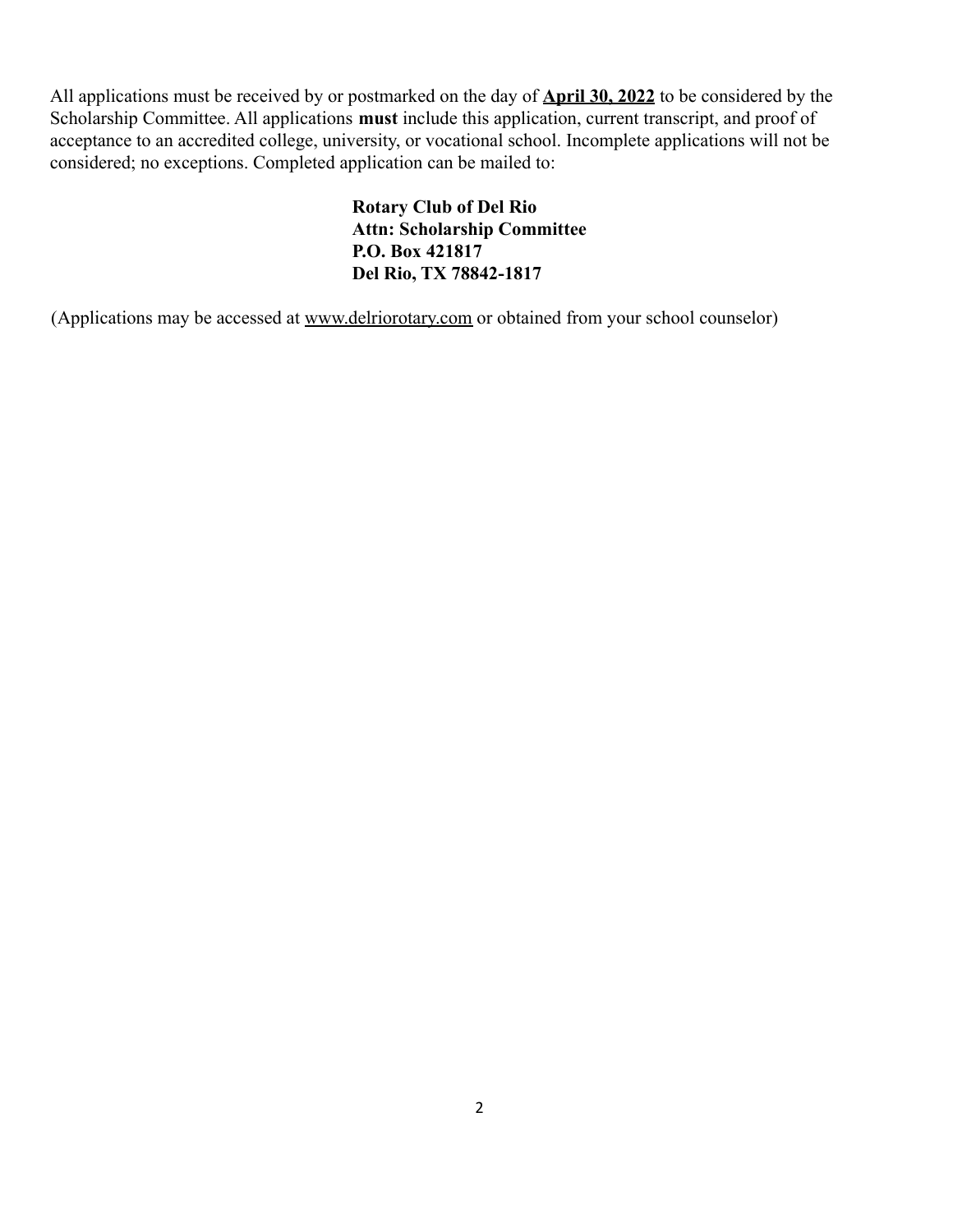#### **Personal Information**

#### **Applicant's name:**

| last | first | middle |
|------|-------|--------|
|      |       |        |

#### **Home address:**

| number and street | city | state                 | zip code |
|-------------------|------|-----------------------|----------|
|                   |      |                       |          |
| date of birth     |      | home telephone number |          |
|                   |      |                       |          |
| email address     |      | cell phone number     |          |
|                   |      |                       |          |

## **College/University you plan to attend:**

## **Major field of study:**

**Desired career path upon graduation from college:**

**"I certify that the information submitted in this application is correct to the best of my knowledge."**

| Applicant's signature | Date |
|-----------------------|------|
|                       |      |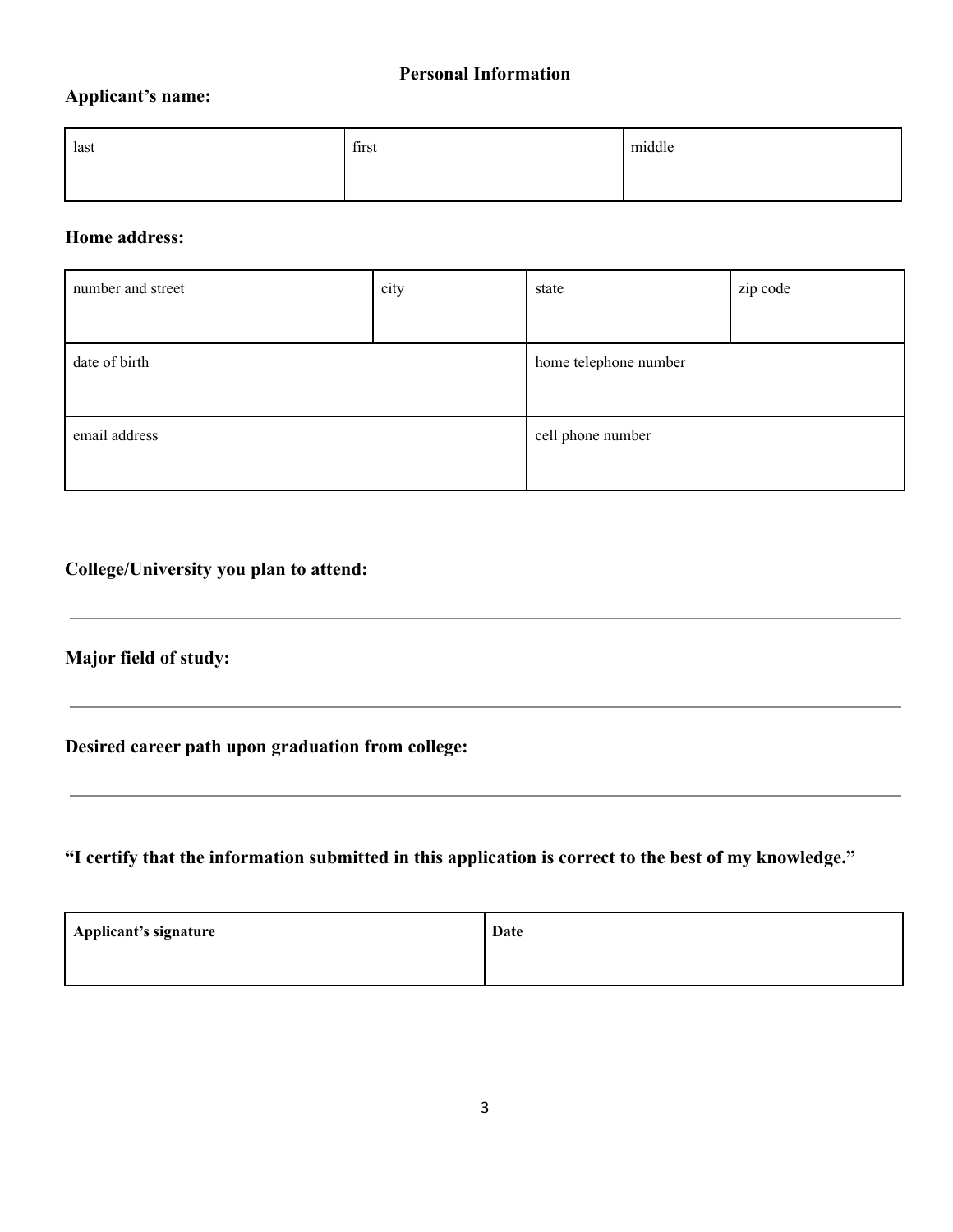#### **Academic Information**

| Current Grade Point Average (GPA)     | Scale                                                                 |  |  |
|---------------------------------------|-----------------------------------------------------------------------|--|--|
| Class Rank:<br>out of                 | students in your senior class as of February 1, current academic year |  |  |
| Scholastic Aptitude Test (SAT) score: | OR American College Testing (ACT) score:                              |  |  |

### **Academic Achievements and Recognition and School Year Received**

| Achievement                 | Fr. | Soph. | Jr. | Sr. |
|-----------------------------|-----|-------|-----|-----|
| e.g. National Honor Society |     |       | X   | X   |
|                             |     |       |     |     |
|                             |     |       |     |     |
|                             |     |       |     |     |
|                             |     |       |     |     |
|                             |     |       |     |     |

#### **Extra-Curricular Activities**

#### **School-sponsored Athletics**

| Sport         | Fr. | Soph. | Jr. | Sr. |
|---------------|-----|-------|-----|-----|
| e.g. football | X   |       | X   | X   |
|               |     |       |     |     |
|               |     |       |     |     |
|               |     |       |     |     |
|               |     |       |     |     |
|               |     |       |     |     |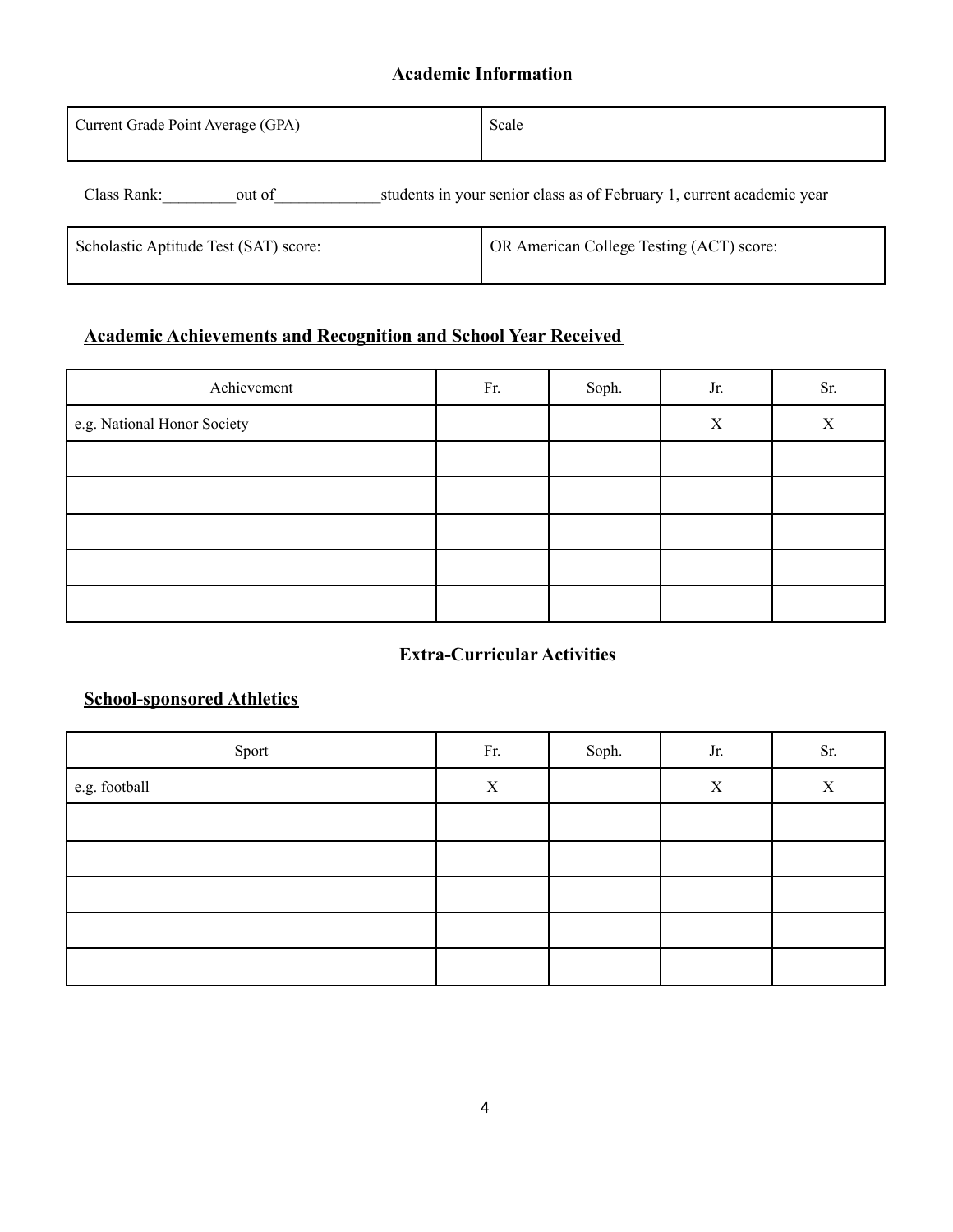### **Individual Athletic awards**

| Award                               | Fr. | Soph. | Jr. | Sr. |
|-------------------------------------|-----|-------|-----|-----|
| e.g. 1st team all-district football |     |       |     | X   |
|                                     |     |       |     |     |
|                                     |     |       |     |     |
|                                     |     |       |     |     |
|                                     |     |       |     |     |
|                                     |     |       |     |     |

# **School-sponsored Non-athletic Activities**

| Activity  | Fr. | Soph.            | Jr. | Sr. |
|-----------|-----|------------------|-----|-----|
| e.g. band | X   | $\boldsymbol{X}$ |     |     |
|           |     |                  |     |     |
|           |     |                  |     |     |
|           |     |                  |     |     |
|           |     |                  |     |     |
|           |     |                  |     |     |

## **Individual Non-athletic Awards/Honors**

| Award/honor     | Fr. | Soph. | Jr. | Sr. |
|-----------------|-----|-------|-----|-----|
| e.g. drum major |     |       |     | X   |
|                 |     |       |     |     |
|                 |     |       |     |     |
|                 |     |       |     |     |
|                 |     |       |     |     |
|                 |     |       |     |     |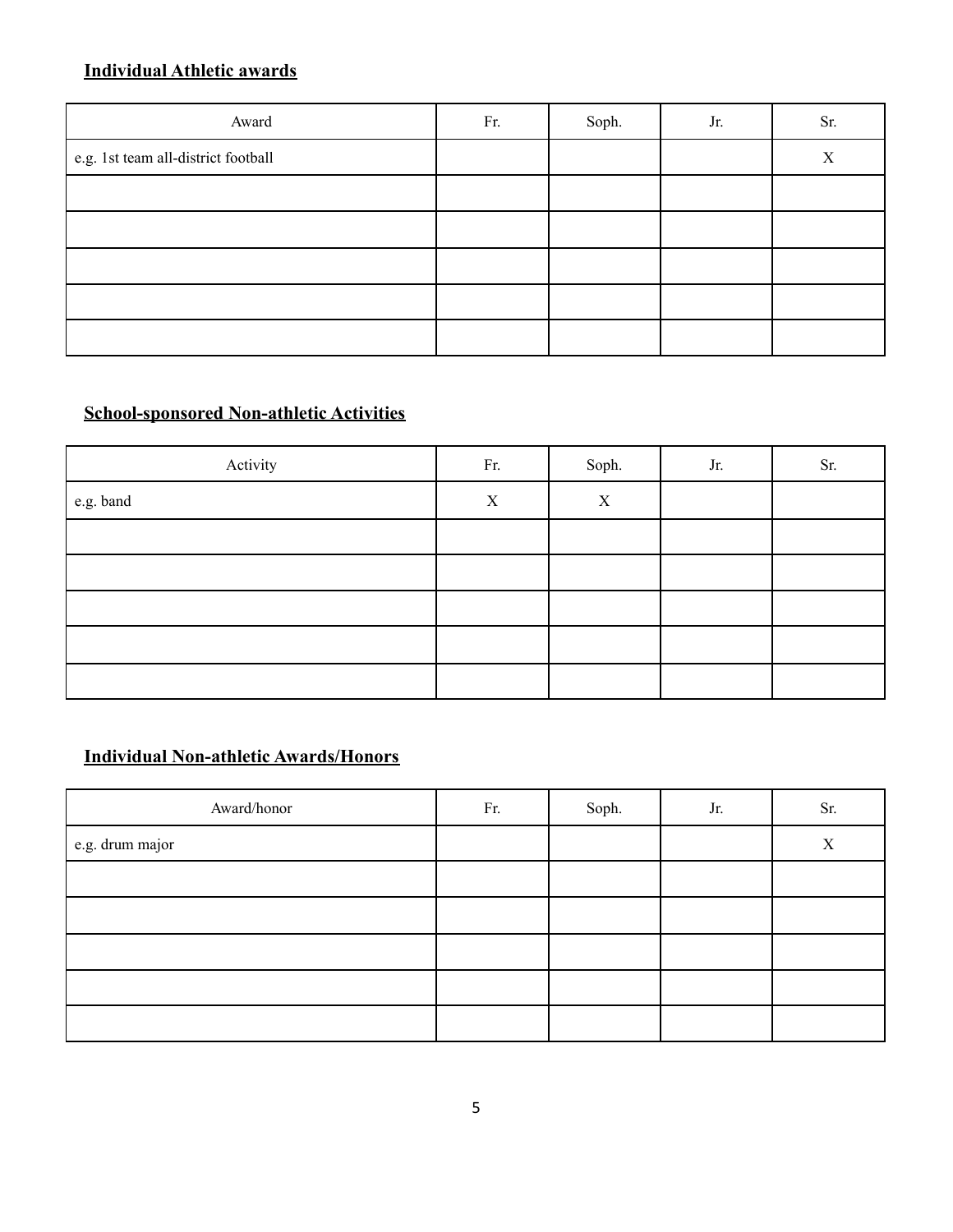# **University Interscholastic League (UIL) Academic Involvement**

| Activity      | Fr. | Soph. | Jr.         | Sr. |
|---------------|-----|-------|-------------|-----|
| e.g. calculus |     |       | $\mathbf X$ |     |
|               |     |       |             |     |
|               |     |       |             |     |
|               |     |       |             |     |
|               |     |       |             |     |
|               |     |       |             |     |

### **UIL Achievement:**

| Achievement          | Fr. | Soph. | Jr. | Sr. |
|----------------------|-----|-------|-----|-----|
| e.g. state qualifier |     |       | X   | X   |
|                      |     |       |     |     |
|                      |     |       |     |     |
|                      |     |       |     |     |
|                      |     |       |     |     |
|                      |     |       |     |     |

# **School-sponsored Club Involvement (Must be a school-sanctioned club; no initials, please)**

| Club                 | Fr. | Soph. | Jr.         | Sr. |
|----------------------|-----|-------|-------------|-----|
| e.g. Student Council |     |       | $\mathbf X$ | X   |
|                      |     |       |             |     |
|                      |     |       |             |     |
|                      |     |       |             |     |
|                      |     |       |             |     |
|                      |     |       |             |     |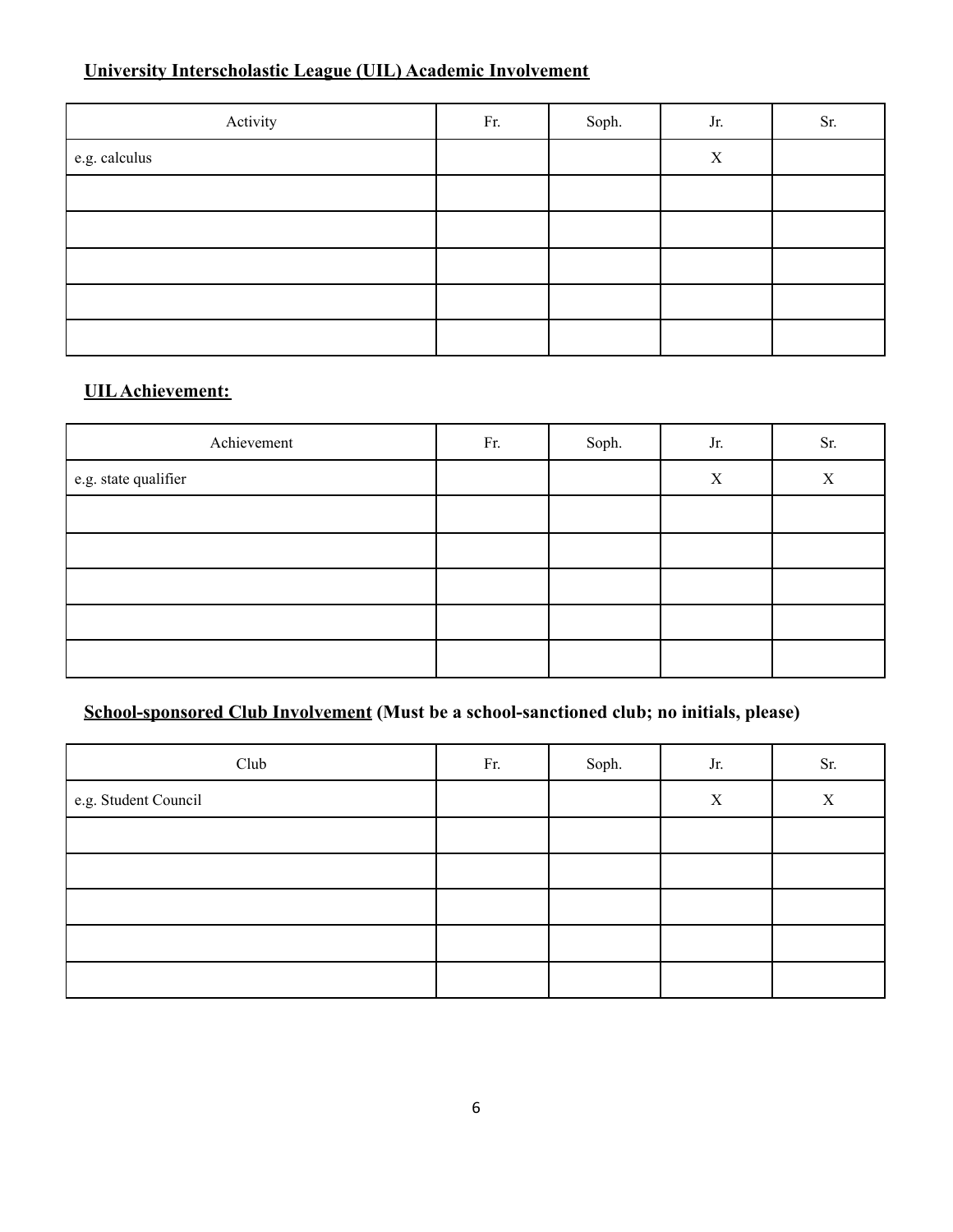### **Club Officer**

| Club            | President | Vice President | Treasurer | Other (list) |
|-----------------|-----------|----------------|-----------|--------------|
| e.g. Drama Club |           |                |           | Secretary    |
|                 |           |                |           |              |
|                 |           |                |           |              |
|                 |           |                |           |              |
|                 |           |                |           |              |
|                 |           |                |           |              |

# **Awards or Honors/Industry Licenses or Certifications Not Previously listed**

| Award/honor                            | Fr. | Soph. | Jr. | Sr. |
|----------------------------------------|-----|-------|-----|-----|
| e.g. Rotary Rodeo Queen or CNA license |     |       | X   |     |
|                                        |     |       |     |     |
|                                        |     |       |     |     |
|                                        |     |       |     |     |
|                                        |     |       |     |     |
|                                        |     |       |     |     |

**Community Activities:** (civic, charitable functions, performing /visual arts, sports [non-school sponsored], rodeo, 4-H, church, scouts, etc.)

| Activity | Date | Involvement |
|----------|------|-------------|
|          |      |             |
|          |      |             |
|          |      |             |
|          |      |             |
|          |      |             |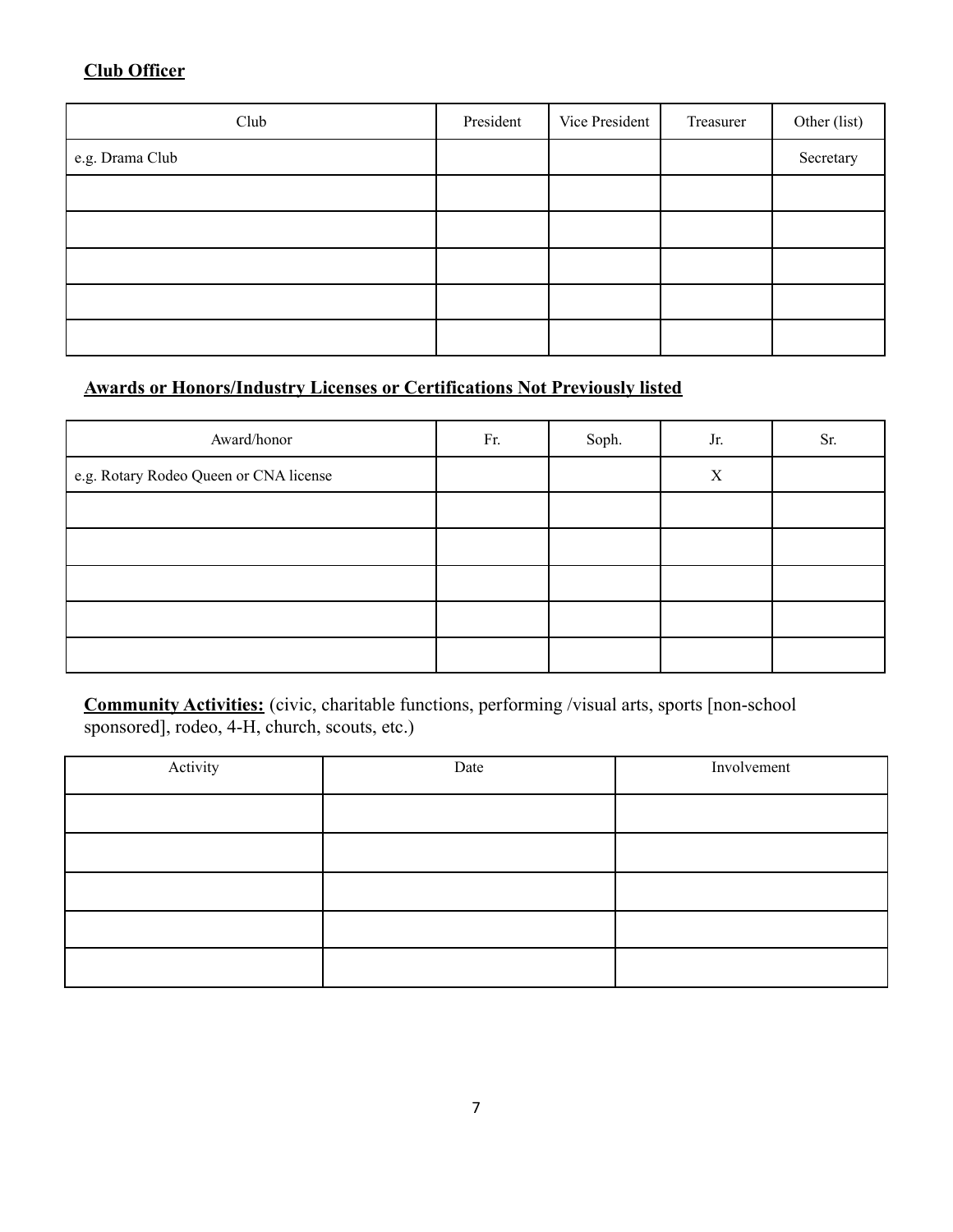# **Employment Experience**

# **Employment History**

| Employer         | Nature of work   | Length of employment  | Avg. number of hours<br>worked each week |
|------------------|------------------|-----------------------|------------------------------------------|
| e.g. Whataburger | Food preparation | June '14 - August '14 | 15                                       |
|                  |                  |                       |                                          |
|                  |                  |                       |                                          |
|                  |                  |                       |                                          |
|                  |                  |                       |                                          |
|                  |                  |                       |                                          |

For your most recent employer, supply the following information:

| Name of employer |                        |  |
|------------------|------------------------|--|
| Address          | Immediate supervisor   |  |
| Phone No.        | Nature of work         |  |
| Employed since   | Average hours per week |  |